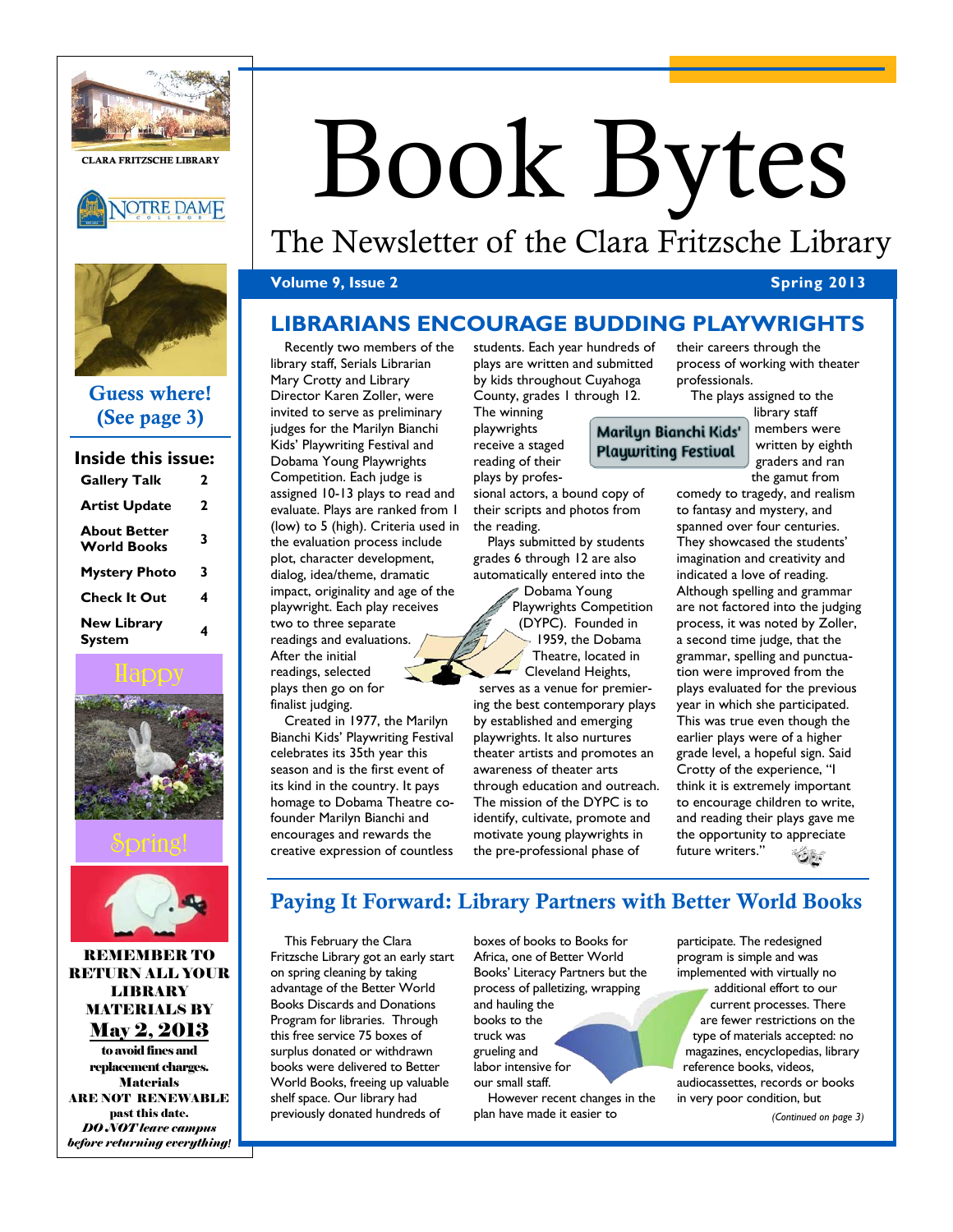## **Page 2 Book Bytes**

# Gallery Talk

#### *Quilter Puts On First Solo Show at the Clara Fritzsche Library—*

Notre Dame College's (NDC's) Clara Fritzsche Library will host "Fabrics of a New Life," an exhibition of quilts by native Clevelander Julius J. Bremer. An opening reception will be held in the library and take place on Thursday, April 18th from 6 to 8 p.m.

The exhibit is free and open to the public and will run from April 18 through May 28, 2013. This exhibition is

Bremer's first solo show. Bremer discovered quilting as a method of

relaxation after his retirement after 30 years at Cleveland Public Library,

where he worked as head of the business, economics and labor department. His interest in quilting was sparked in 2001 when he saw an exhibit at the CPL Main Library that contained a quilted map of Ohio that displayed the routes of the Underground Railroad. The exhibit included the book "Hidden in Plain View: A Secret Story of Quilts and the Underground Railroad," which described how quilts were embroidered with messages that guided slaves to freedom. The idea fascinated Bremer, who was also remodeling his home at the time and looking for some artwork to cover his bare walls. Being a librarian, his first step in starting his new hobby was to check out a book on the subject. Armed with "Quilting for Dummies" and previous sewing experience, quilting was an easy transition for Bremer. After a year or



"Your Turn to Churn"

encourages each member to realize his or her own unique level of creativity; to explore the group's

so he became quite skilled at the craft, experimenting with various quilting techniques and styles and incorporating Afrocentric fabrics into the design. Mathematical and geometric themes also interest Bremer, who holds a degree in quantitative research from Carnegie Mellon University in Pittsburgh in addition to a master's degree in library science from Case Western Reserve University.

> quilting journey, Bremer joined the African American Quilt and Doll Guild (AAQDG), the largest African American quilting group in Ohio. Founded in 2006 and headquartered in Warrensville Heights, Ohio, the Guild

African American heritage with respect to the textile arts; to share work, ideas and talents in a comfortable and caring atmosphere; and to teach and inspire one another. For a while Bremer was the lone male in the group but recently another man has joined. The number of male quilters is steadily growing. Quilter

dedicated to the subject. It is also a little-known fact that President Calvin

in churches, libraries, theater lobbies and schools throughout the greater Cleveland area including the Cleveland

talk of gallery goers. This March she participated in the Barbara Luton Art Show at the Shaker Heights Public Library which runs through April

# **ARTIST UPDATE: BONI GELFAND**

Artist Boni Gelfand has been very busy since her show here at the

Clara Fritzsche Library Gallery last fall. In January she had an exhibit of intriguing and unique tea bag sculptures at Eccentric Eclectic on Larchmere called "Alice's Mad Tea Party." An assortment of cookies and a variety

of teas were served and guests were invited to wear

costumes. The event was entirely conceived by Gelfand and was the

19th. She also had some pieces in the 41st Annual Tri-C Eastern Campus

Gelfand with her collage, "Shanghai Butterfly"

serves on the board. Despite her full schedule, Gelfand took the time to create a special fabric collage which she recently

Play House, Liberty Hill Baptist Church, Shaker Heights Public Library,

the Hospice of the Western Reserve Hospice House and the Cleveland Public Library, Carl B. Stokes Branch. His work has also been exhibited at the DuSable Museum in Chicago, America's

foremost museum of African American history. He has been invited on numerous occasions to lecture about the various aspects of quilting at local libraries, churches, community centers, schools and quilting guilds.

Bremer has had his work exhibited in four juried Lake Farmpark Quilt Shows, where he won Third Place, Art Category in 2011 for "Sankofa Rising." He also won the Viewers' Choice Award at the AAQDG 2010 Show for "Dance of the Maasai Warriors." His most exciting achievement to date is



exhibit. The same quilt was exhibited at the 2009 Yokohama Quilt Show in Yokohama, Japan during President Obama's visit to the city.

Bremer was recently profiled in "The Home Hobbyist" column of the February 14th issue of The Plain

presented to the library staff in appreciation for its help and support

with her recent show. The piece, entitled "The Sacred Gift." is composed of white and gold damask with a repeated cross motif and has an illuminated cross with blue beading in the center. Says Gelfand in her dedication: "The fine textiles I have used here are from remnants used to

sew a beautiful vestment. My friend, Helen Miller (Chicago) lovingly sewed this vestment for the late

Dealer, accompanied by photos of examples of his colorful quilts. He

resides in Cleveland, Ohio with his cat, Abu.

The exhibit may be viewed during library hours: Monday-Thursday 8 a.m. to 10 p.m.; Friday 8 a.m. to 6 p.m.; Saturday 11 a.m. to 3 p.m.; Sunday 1-10 p.m. For

hours after May 4th and further information about the show, contact Karen Zoller at 216.373.5267 or kzoller@ndc.edu

Bremer with "African Lone Star"

# Upcoming Events

## **April 18-May 28, 2013 "Fabrics of a New Life"**

a showing of quilts created by Julius Bremer using various quilting techniques and styles incorporating Afrocentric fabrics. Opening reception:

Thursday, April 18th 6:00 to 8:00 p.m.

## Coming this summer **July-August 2013**

**Watercolors by Ron Friedman**  a return engagement for the popular artist who has held two previous shows at our gallery. Details to follow…

#### *All events are free and open to the public.*

For more information on these and other library exhibits, contact Karen Zoller at x5267 or kzoller@ndc.edu

Father William Curran… He was a great man and a great priest. I

thought this was a fitting tribute." Her thoughtfulness and generosity are greatly appreciated by the library staff. Gelfand is already planning her next exhibit at our library on children of the Holocaust, set to open in November 2013. We are looking forward to collaborating with her once again on

what promises to be another powerful and thought provoking show.

Juried Student Art Show which opened on April 9th and runs through May 1, 2013. She will also be displaying her work in the Artist Archives of the Western Reserve Spring Show which opens on April 26,

2013, where she

Raymond Houston has a blog

Coolidge was a quilter. Bremer's quilts have been displayed

"Space Crystal 2"

Cultural Center in Wilberforce, Ohio and will be a part of a traveling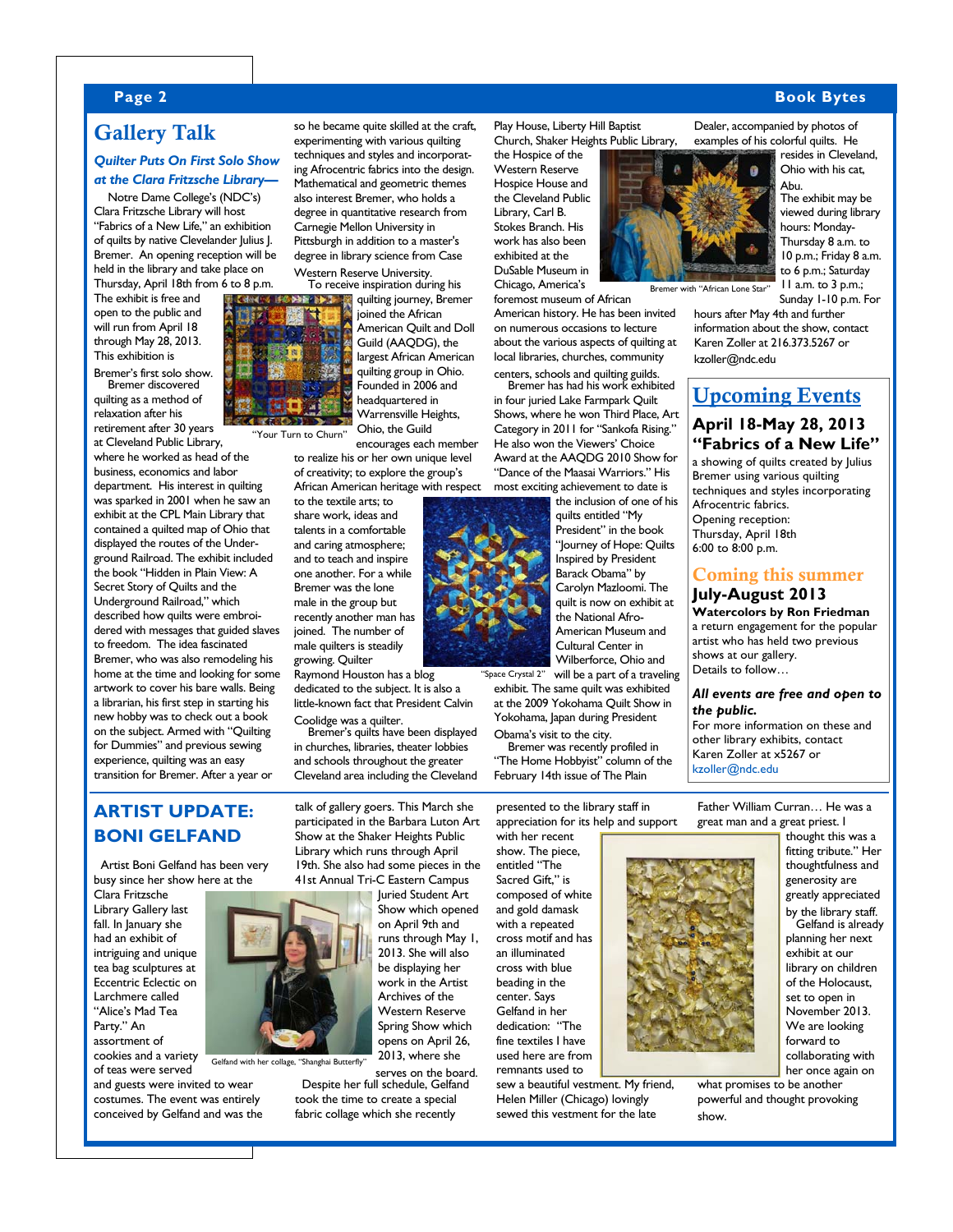#### **Volume 9, Issue 2 Page 3**

## *(Continued from page 1)* lives of over 1.7 million children in

everything else is taken. Materials can all be packed together in boxes provided by Better World Books, including antiquarian books. The sorting and separating takes place at their vast warehouse. All supplies and shipping are completely covered by Better World Books. No palletizing or wrapping is required on the part of the participating library and Better World Books schedules the freight pick up for large shipments and provides the appropriate preprinted shipping labels. For shipments of 25 boxes or less UPS pick-ups can easily be scheduled through BWB's client portal, RUFIS (Re-Use First Internet Service). No contract is required, another change that made signing on attractive.

Once the books are received by Better World Books they are sold online in over 53 market places including Amazon, Powell's, Alibris, Half.com and eBay. The participating library gets 15% of the proceeds in the form of monthly commission checks and an additional 5% is donated to one of Better World Books five Non-Profit Literacy Partners. These partners are Books for Africa, Plan USA, Room to Read, the Worldfund and the National

Center for Family Literacy. Our library picked Room to Read as its charity of choice. Its mission of literacy,

education and gender equality and

its alliance to the Half the Sky movement echoed the mission of Notre Dame College. With the motto of "World change starts with educated children" Room to Read uses a holistic, multi-prong approach to educating children in developing countries through building schools, establishing bilingual libraries, publishing local language books, establishing computer labs and funding long-term girls' scholarships.

Since its inception on 2000, Room to Read has impacted the



charities.

sold are donated to

Books that are not

Program, which gets books into the hands of prison inmates who often lack any educational resources at all. Through BWBs' Book for Book program, every time a book is purchased from their site, a book is donated to someone in need through Books for Africa and Feed the Children. Books that cannot be sold or donated are recycled so that nothing ends up in a landfill.

South Africa, Zambia, Tanzania, India, Nepal, Bangladesh, Laos, Vietnam and Cambodia. For seven consecutive years, Room to Read has received Charity Navigator's highest rating of four stars for financial accountability and transparency—an honor bestowed upon fewer than 2% of U.S.

> It must be emphasized that the primary goal of Better World Books is to sell or find new homes for the

The BWB warehouse in Mishawaka, Indiana holds nearly 3 million books.

recycle them. Indeed, the money they get from the recyclers is negligible or at times nonexistent according to BWB co-founder Xavier Helgesen. In fact, Better World Books purchases books by the ton from college, corporate and municipal recyclers, then screens them to get as many of the usable books as possible to the people that need them.

books, not

Also, unlike many other libraries, the Clara Fritzsche Library does not withdraw library materials based on expediency or

space considerations and donated books are never thrown into the dumpster. Decisions to withdraw items are carefully considered and checked against core bibliographic resources such as *Books for College Libraries*, *Bowker Best Reference Books for College Libraries* and *Best Books for Academic Libraries.* Likewise, donations are carefully evaluated and frequently added to the collection or sold to

various book dealers or collectors. Antiquarian or collectible books are also sold through a partnership with the

Cleveland Botanical Gardens Eleanor Squire Library at their book sales. The Better World Books program offers us yet another way of connecting books to people and fulfilling the mission of the library.

While many have long been predicting the demise of the book, the last few years have seen an increase in special faculty book purchases to support new and existing programs, particularly in the area of nursing, intelligence analysis and graduate studies. A new model is developing in the library community that sees the robust library collection as being a blend of electronic and print resources, not one at the exclusion of the other. This is becoming obvious as libraries struggle to maintain costly e-book subscriptions after getting rid of all of their print resources just to make more space. Core databases such as PsycINFO and Education Full Text and journal banks such as the OhioLINK's Electronic Journal Center must be maintained at all costs and many libraries are now facing serious budget problems because of their hastiness to rid themselves of print resources. Any profits made from the BWB venture will be used for the purchase of new library books and audiovisual materials to support the College's curriculum and strengthen its holdings so they are responsive to the needs of the Notre Dame College community and contribute to the OhioLINK consortium. As always, NDC faculty and staff suggestions for

library purchases will be given first priority. We welcome your continued interest and input.

# **About BetterWorldBooks**

Better World Books was founded in 2002 by Xavier Helgesen, and Christopher "Kreece" Fuchs, two recent University of Notre Dame graduates looking for a way to utilize their respective degrees in information science and mechanical engineering in the poor economic climate after the dot.com bubble burst. While tutoring football players in calculus and computer programming, they noticed all of the old textbooks scattered around their apartment and all over campus. Fuchs wanted to know where he could sell the books online and Helgesen suggested Half.com, but said he didn't know if people actually bought books there. It turns out they did. Helgesen and Fuchs quickly sold all of their roommates' used textbooks. The following winter the budding entrepreneurs collected all of the unwanted books on the Notre Dame campus and organized a book drive. Their idea was a success. Six months later 2,000 books had been sold raising \$10,000, encouraging them to enlist the aid of their fellow classmate and finance major Jeff Kurtzman aid to draft a business plan with social overtones and the goal of funding literacy. The three submitted the idea to a University of Notre Dame business plan

*(Continued on page 4)* 

# Mystery Photo